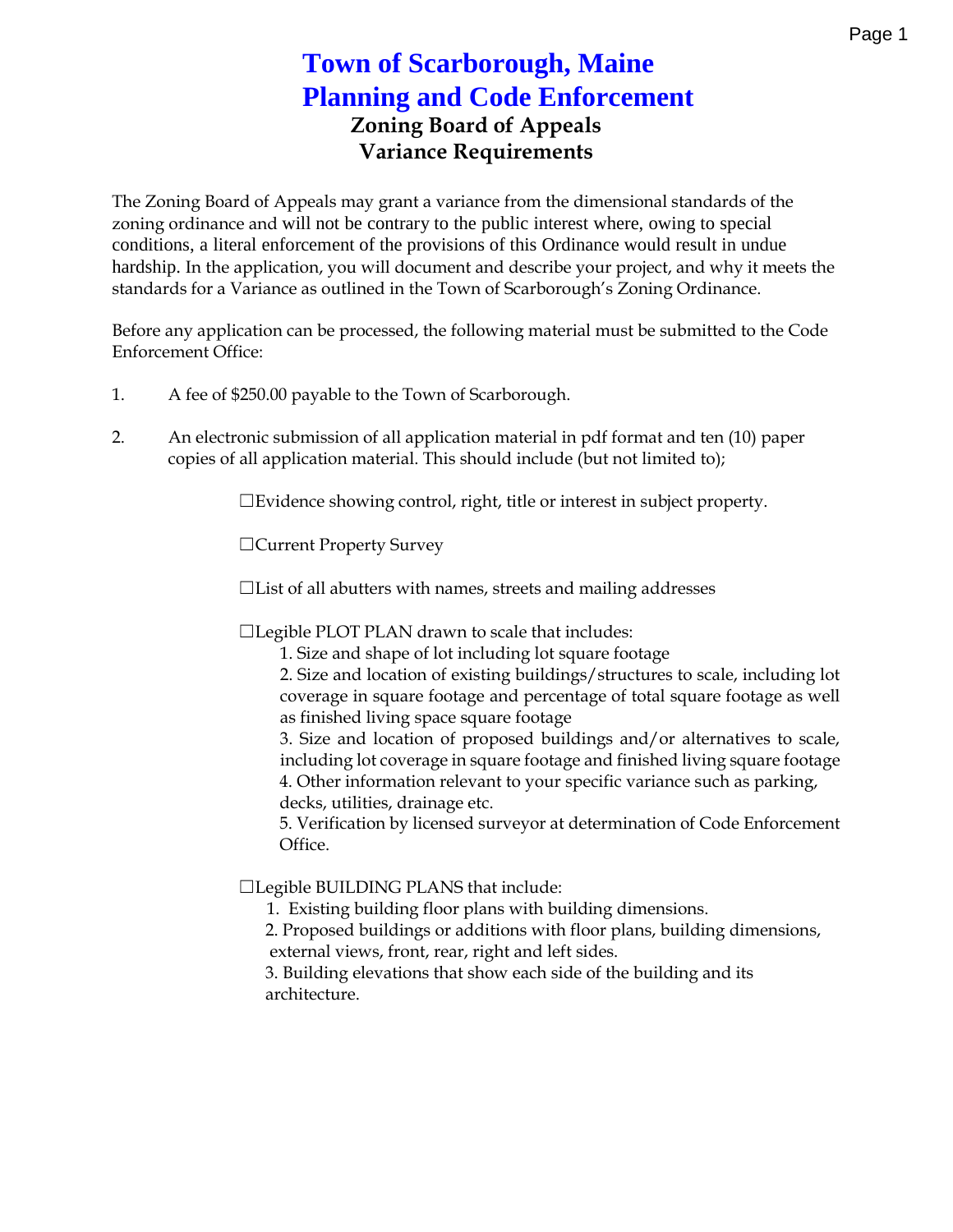## **Town of Scarborough, Maine Planning and Code Enforcement**

The Zoning Board of Appeals meets the second Wednesday of each month at 7:00 P. M. All materials pertaining to the appeal must be submitted to the Code Enforcement Office no later than the **20th** of the preceding month. If the 20th falls on a weekend, the materials must be submitted on the prior Friday.

**PLEASE NOTE:** Be prepared to answer all questions pertaining to the specific type of appeal requested.

#### **\*DEFINITION OF A VARIANCE**

A variance is a relaxation of the terms of this Ordinance where such variance will not be contrary to the public interest and where, owing to conditions peculiar to the property and not the result of the actions of the applicant, a literal enforcement of the Ordinance will result in undue hardship. As used in this Ordinance, a variance is authorized only for height, area, and size of structures, yards and open spaces. Establishment or expansion of a use otherwise prohibited shall not be allowed by variance, nor shall a variance be granted because of the presence of non-conformities in the particular zone or adjoining zone.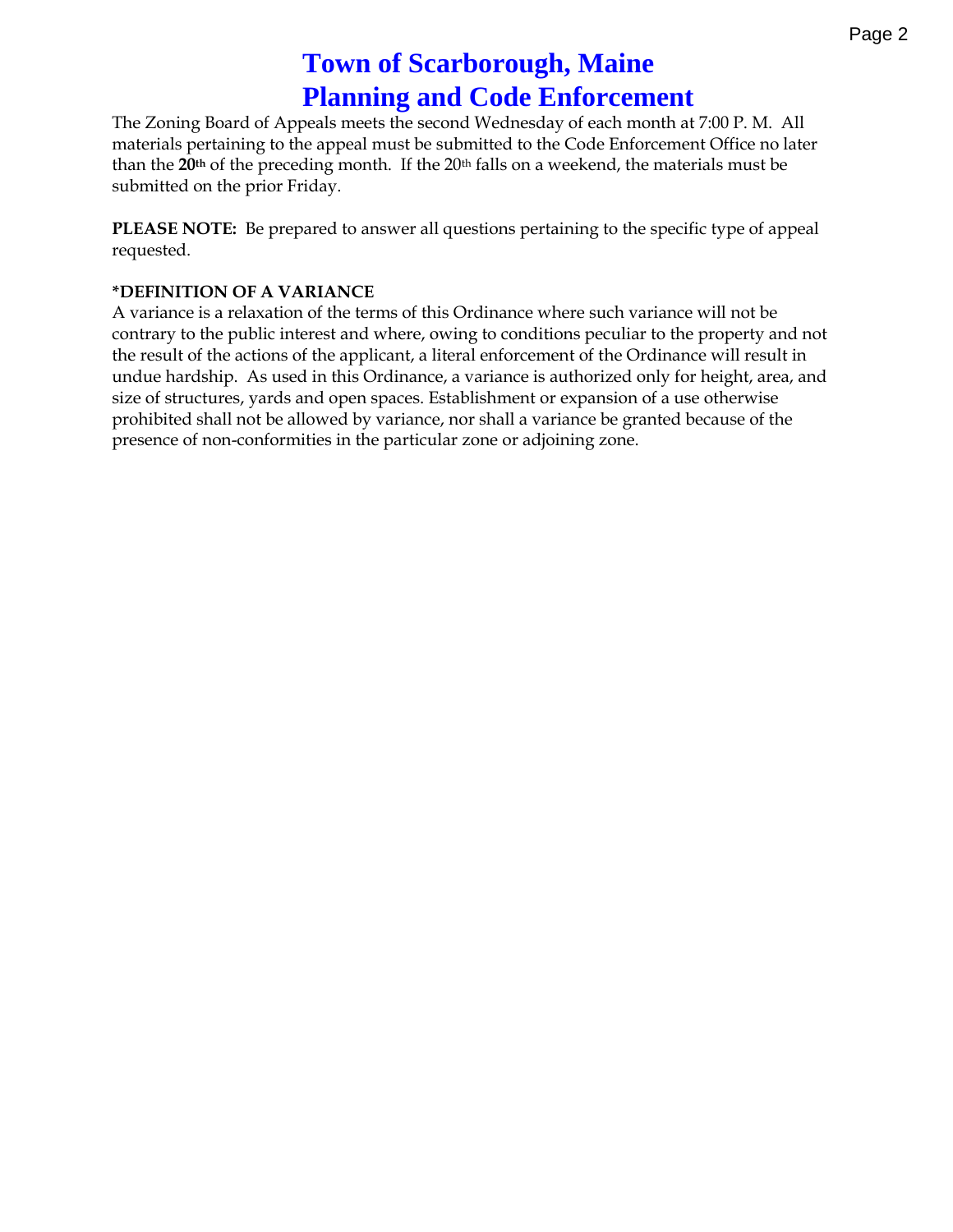### **Application for a Variance Town of Scarborough, Maine Planning and Code Enforcement**

| Name of Owner:                                                                                                 |  |  |
|----------------------------------------------------------------------------------------------------------------|--|--|
| Mailing Address: 1988 and 2008 and 2008 and 2008 and 2008 and 2008 and 2008 and 2008 and 2008 and 2008 and 200 |  |  |
|                                                                                                                |  |  |
|                                                                                                                |  |  |
|                                                                                                                |  |  |
|                                                                                                                |  |  |
| Is the property located in a Shoreland Zone? Yes______ No_____                                                 |  |  |
| Is the property located in a Flood Zone? Yes_________ No______                                                 |  |  |
|                                                                                                                |  |  |
| Name of Representative:                                                                                        |  |  |
| (if other than property owner)                                                                                 |  |  |
|                                                                                                                |  |  |
| Representative Phone Number:                                                                                   |  |  |

Representative E-Mail Address:\_\_\_\_\_\_\_\_\_\_\_\_\_\_\_\_\_\_\_\_\_\_\_\_\_\_\_\_\_\_\_\_\_\_\_\_\_\_\_\_\_\_\_\_\_\_\_\_\_\_\_\_\_\_\_\_\_

#### **PROJECT DESCRIPTION AND CIRCUMSTANCES**

A. Generally describe the project and why a variance is needed:

B. List the exact dimensional reduction requested:

C. There are four criteria which must be met before the Zoning Board of Appeals can find a hardship exists. Please explain how your situation meets the criteria listed below.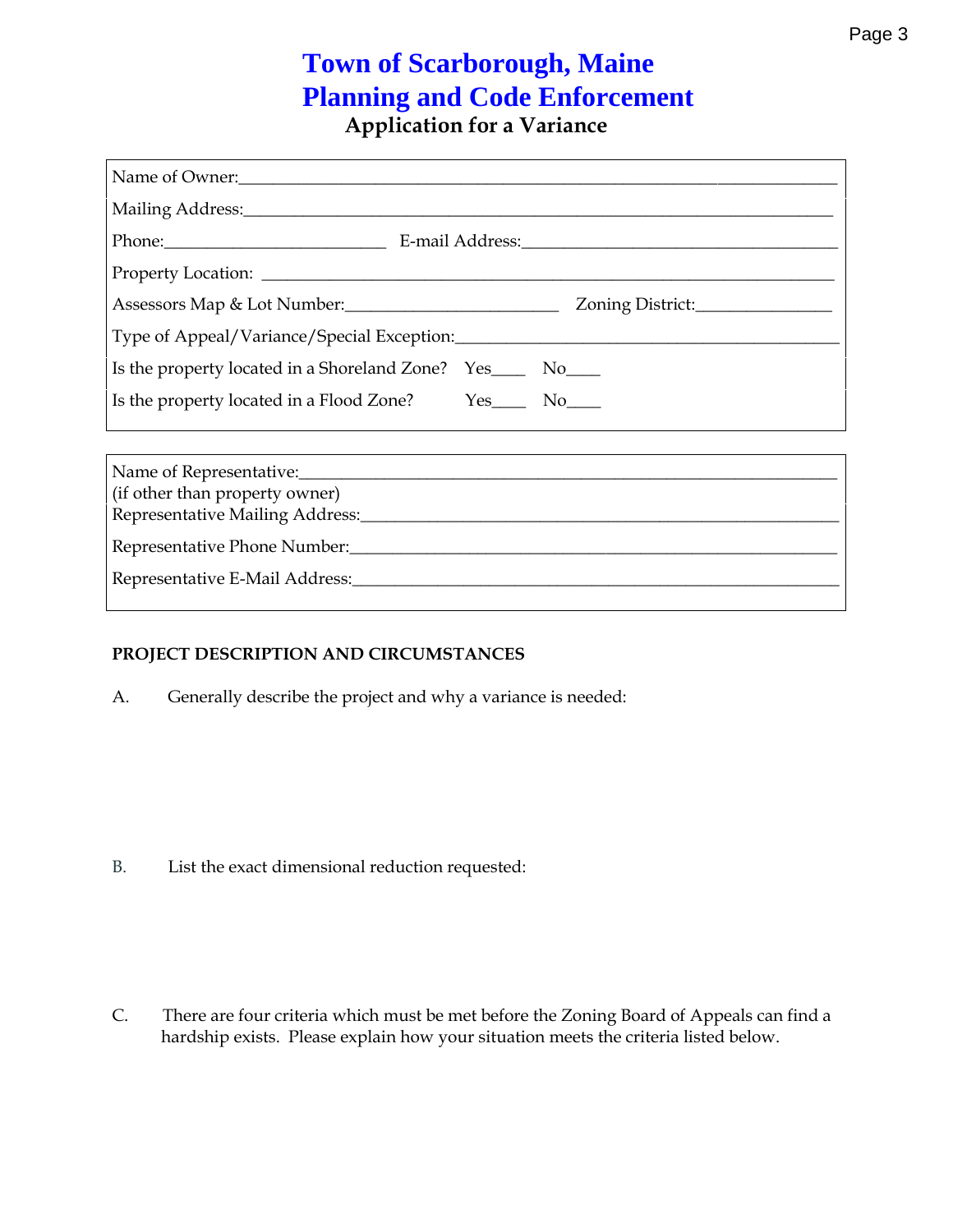## **Town of Scarborough, Maine Planning and Code Enforcement**

1. The land in question cannot yield a reasonable return unless the variance is granted: Reasonable return does not mean maximum return; applicant must demonstrate practical loss of virtually all reasonable use of the land if the variance is not granted; reasonable return is not determined by personal circumstances of the applicant.

2. The need for the variance is due to the unique circumstance of the property: This criterion applies to property, not people and to an uncommon condition not shared by the neighborhood.

3. The granting of the variance will not alter the essential character of the neighborhood: Essential Character: Characteristics of the neighborhood, such as density development, large open space, or rural, etc.

4. The hardship is not the result of action taken by the applicant or a prior owner of the property:

Hardship must be caused by imposition by zoning restriction, not by action taken by the property owner.